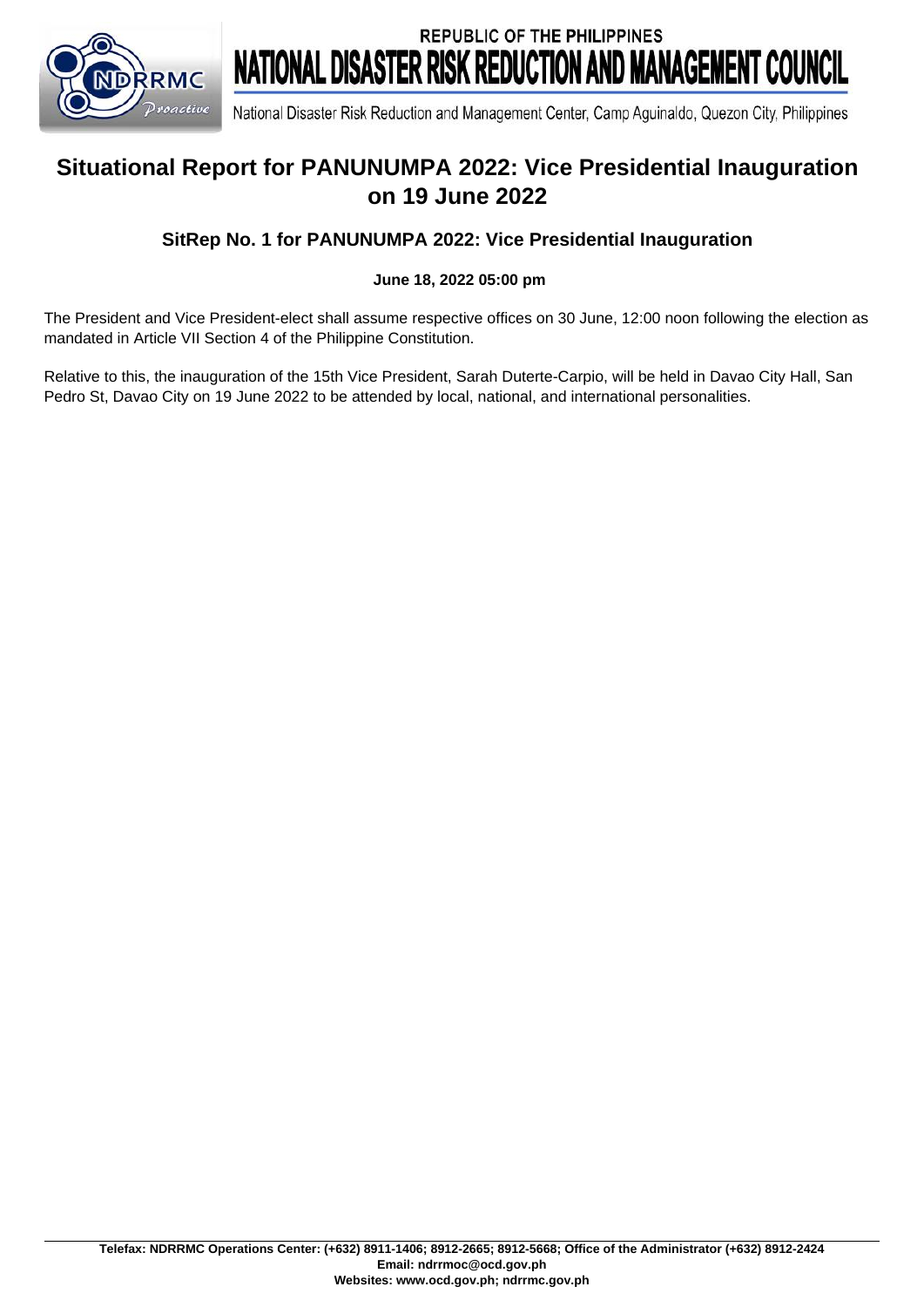

**REPUBLIC OF THE PHILIPPINES** NATIONAL DISASTER RISK REDUCTION AND MANAGEMENT COUNCIL

National Disaster Risk Reduction and Management Center, Camp Aguinaldo, Quezon City, Philippines

### **National Disaster Risk Reduction and Management Council**

#### **Situational Report for PANUNUMPA 2022: Vice Presidential Inauguration on 19 June 2022 ACTIONS TAKEN**

## **National**

#### **National Disaster Risk Reduction and Management Council (NDRRMC)**

- Raised its alert status to BLUE on 18-19 June 2022

- Issued Memorandum No. 89, s. 2022 dated 17 June 2022 re Maintaining the BLUE Alert Status of the

NDRRMOC in connection with the Oath Taking of Vice President-Elect Sara Duterte-Carpio.

- Activated virtual EOC as a coordination mechanism relative to the event.

- Conducted coordination meetings and activated the Response Clusters to be on stand-by.

# **Region 11**

### **Office of Civil Defense XI**

- Issued RDRRMC Memo No. 83 re Activation of Red Alert Status at the RDRRMC EOC and Response Clusters (SRR, CCCM, LOG, and Health) for the Inauguration of Vice President Sara Duterte-Carpio.

- Enjoined the AFP-EMC, PCG-SEM, BFP XI and DSWD XI to augment One (1) Detailed Duty Officer to the RDRRMOC

- Activated Virtual EOC to be linked to the PRO XI Multi-Agency Command Center (PRO-MACC).

- Activated the Regional Incident Management Team (RIMT) to deliver, monitor, and manage the response concern of the RDRRMC XI as the need arises.

- Issued RDDRMC Memo No. 82 re Travel Advisory in View of the Inauguration of VP Sara Duterte-Carpio

- Conducted Coordination Meetings on 13-17 June 2022 with Davao CDRRMO, Central 911, DOH 11,

Uniformed Services, and the RIMT.

- Attended a coordination meeting for the Inauguration of VP Sara Duterte-Carpio at Police Regional Office, Catitipan, Davao City.

### **Department of Health XI**

- Attended coordination meetings relative to the event.

- Issued a Memorandum re Code White Alert status.

- Issued Office Order for the Organization of Two (2) Standby Medical Teams.

- Facilitated the deployment of Emergency Medicine Resident Doctors in coordination with Davao City Central 911 EMS and Davao City Health Office Teams.

- Designated personnel at the Regional Incident Management Team.

- Submitted representatives to the Multi-Agency Coordination Center.

- Provided a list of medicines and supplies for Medical Response Teams Use relative to the Inauguration of VP Sara Duterte.

#### **Department of Energy**

- Provided OCD XI with DOE's Contingency Plan.

- Coordinated with Davao Light and Power Company (DLPC) regarding its respective preparedness and contingency plan.